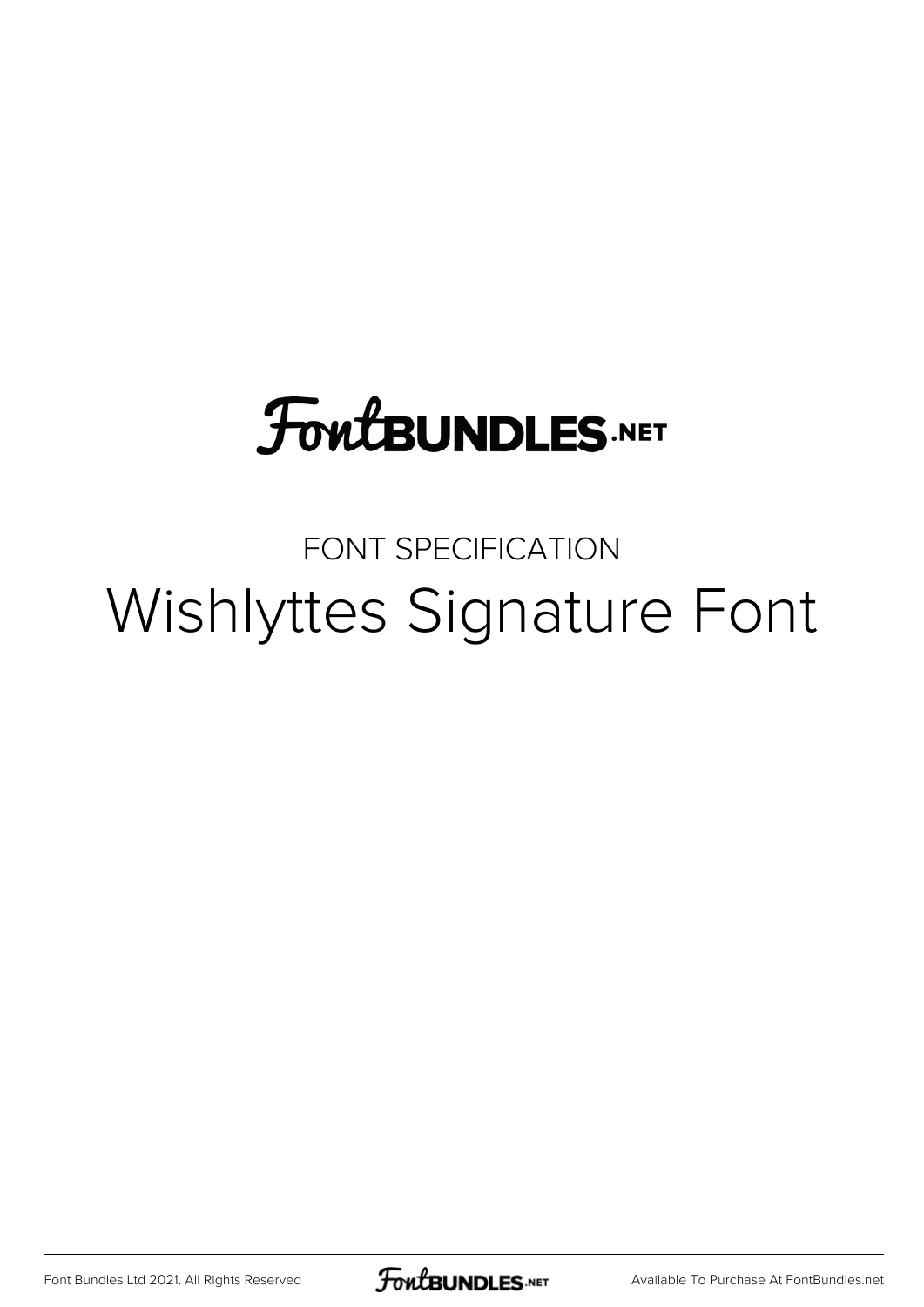## Wishlyttes - Regular

**Uppercase Characters** 

OUSEN EF 9 HLIK LIWN OP QR STILI

 $111$ 

Lowercase Characters

abodefghijklmnopqsstuvuxyz

**Numbers** 

0123456789

## Punctuation and Symbols

 $9117 - 1111 + 1111$  $\mathscr{O}$ 

 $\frac{\gamma}{\sqrt{2}}$ 

All Other Glyphs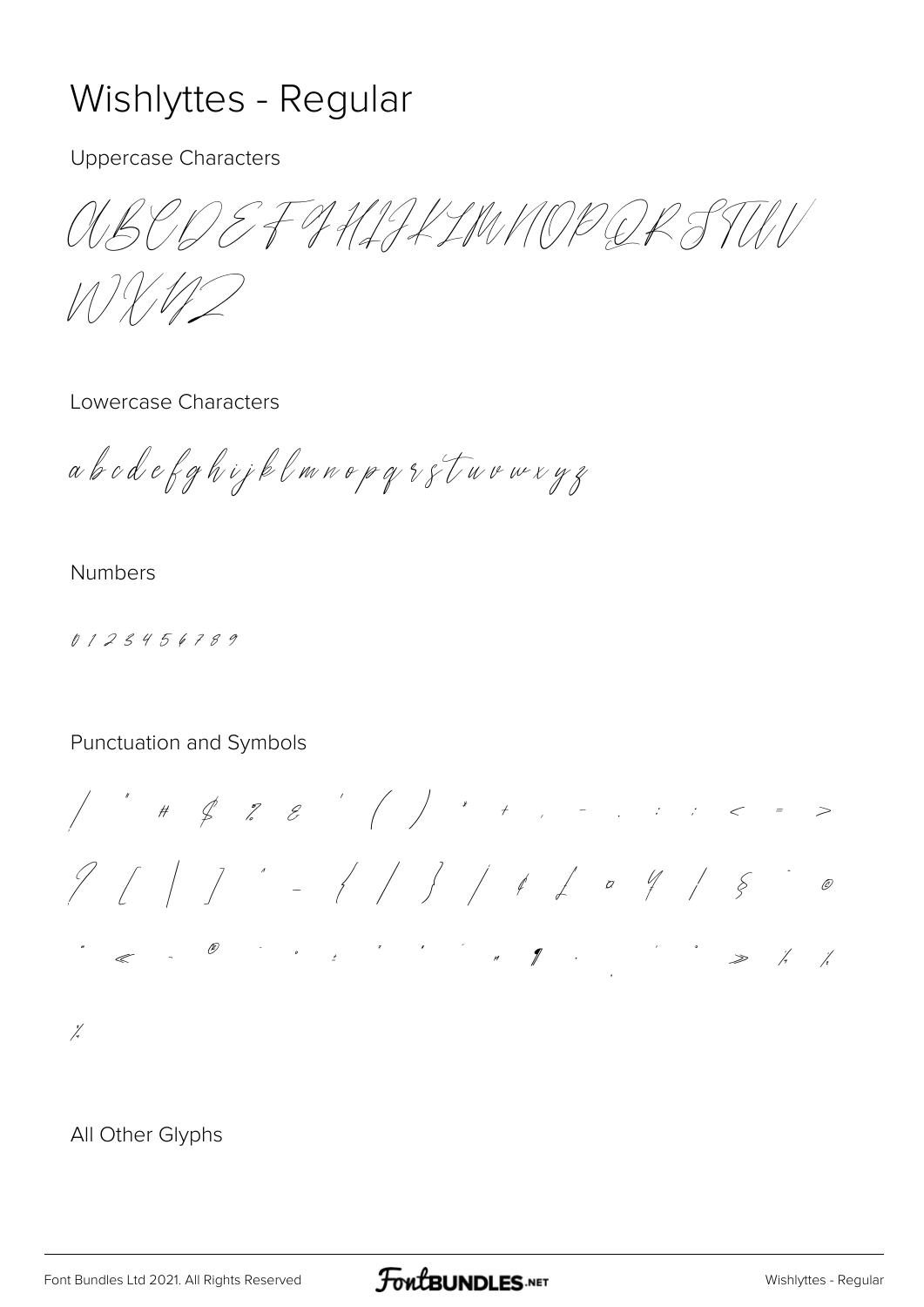$A$   $A$   $B$   $C$   $C$   $D$   $E$   $E$   $E$  $E$   $E$   $I$   $I$   $I$   $D$   $N$ Ò Ó Ô Õ Ö × Ø Ù Ú Û Ü Ý Þ ß à á â ã  $\alpha$   $\alpha$   $\alpha$  è è è è ì  $\begin{array}{cccccccccccccccccc} i & & i & & j & & N & & \theta & & \theta & & \theta & & \theta \end{array}$ ö ÷ ø ù ú û ü ý þ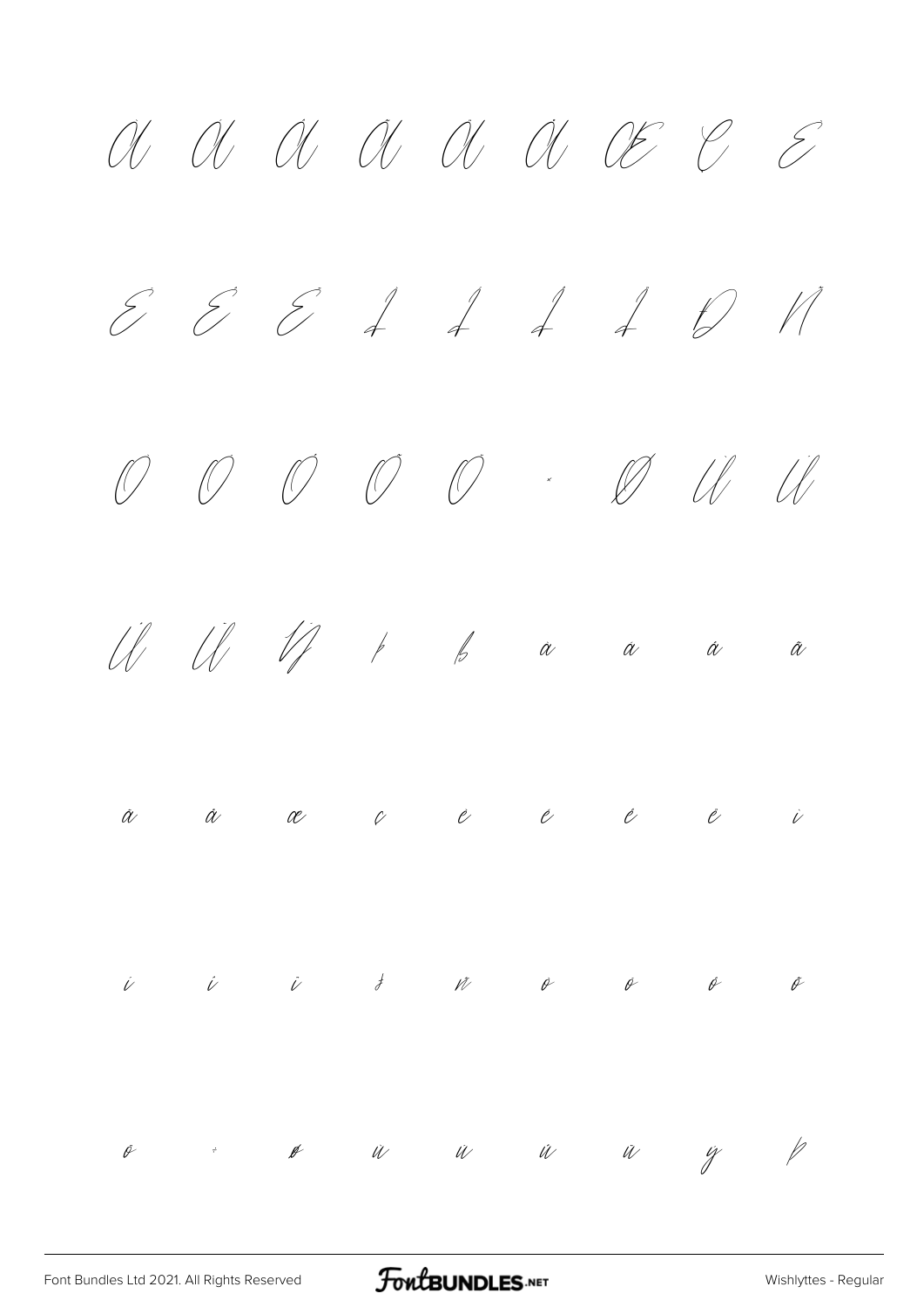$\mathscr{Y}$   $\mathscr{U}$   $\mathscr{U}$   $\mathscr{U}$   $\mathscr{U}$   $\mathscr{U}$   $\mathscr{U}$   $\mathscr{U}$   $\mathscr{U}$   $\mathscr{U}$   $\mathscr{U}$  $\begin{array}{ccc} \mathcal{C} & \circ & \mathcal{D} & d & \mathcal{D} & d & \mathcal{E} & e & \mathcal{E} \end{array}$  $e$   $\epsilon$   $\epsilon$   $\epsilon$   $\gamma$   $\gamma$   $\ell$   $\iota$  $f$  i  $f$  i  $f$   $\in$   $f$   $\in$   $f$  $\ell$   $\parallel$   $\mu$   $\parallel$   $\mu$   $\parallel$   $\emptyset$   $\emptyset$   $\emptyset$ Œ œ Ŕ ŕ Ř ř Ś ś Ş ş Š š Ť ť Ū ū Ů ů